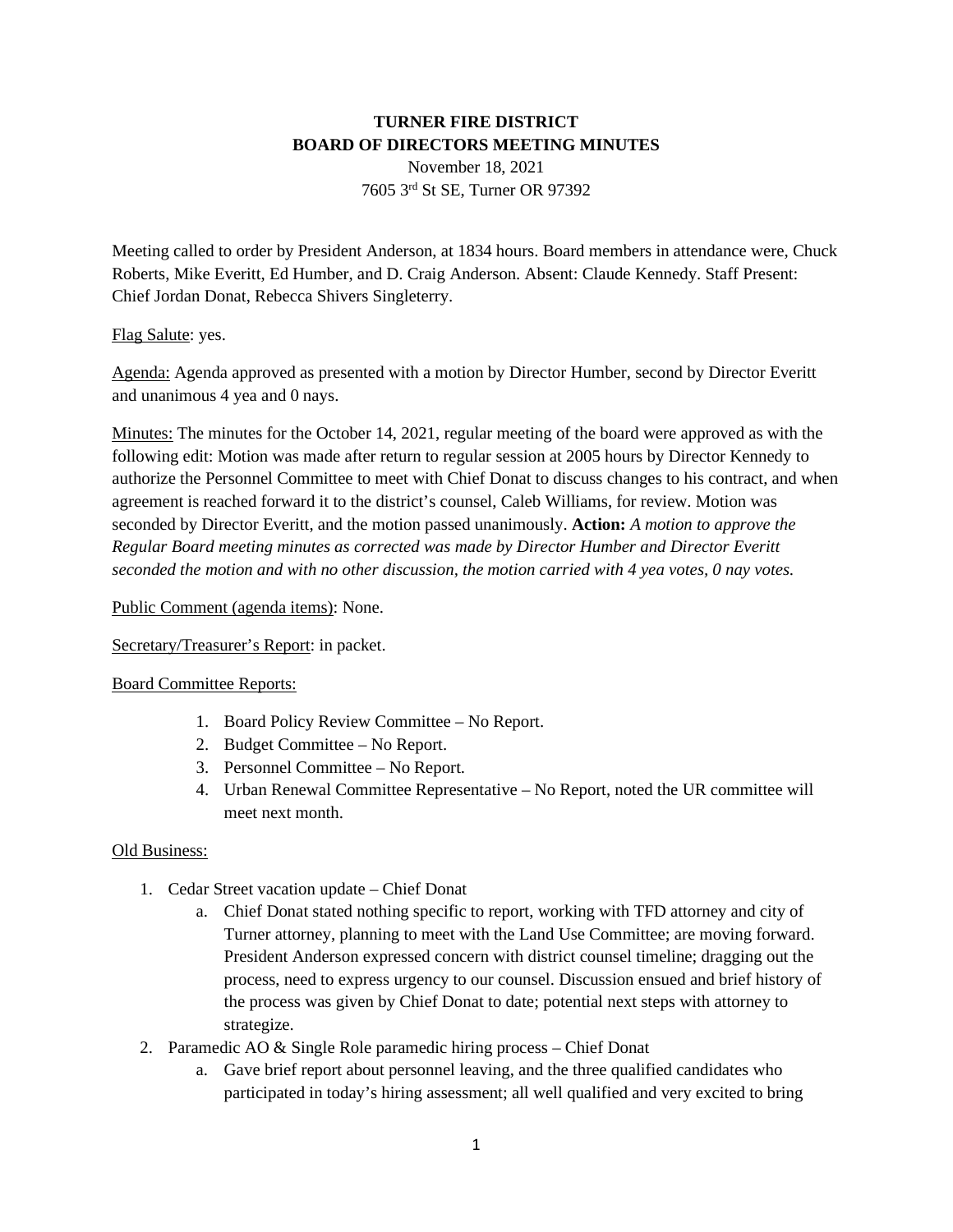them back for Chief's interview next week. Discussion ensued on quality of candidates, providing competitive wages and compensation for recruiting top candidates.

## New Business: none.

## Chiefs Report:

- 1. Chief Donat gave a brief update on personnel hirings and temporary appointments:
	- a. Tommy Terrones has been assigned a temporary position as Admin Assistant EMT to assist with admin task, billing, and provide EMT daytime shift coverage.
	- b. Consideration of a temporary assignment for Office Manager with the district, this is in line with the strategic plan, preparing for next transitions in staffing with Business Manager moving to EMS and retiring in next 3-4 years.
	- c. We will begin recruitment in January and February to fill the temporary positions; the goal is to keep the district open for business now and then discuss how to best optimize the next hiring processes for the open positions. Discussion ensued with the board the best course of action, civil service committee and their role in the process.
- 2. Chief Donat discussed the open house in December, the volunteers are ready to get back to work in the community and while the event will be different, but still worthwhile and great for community.
- 3. The Urban Growth Boundary expansion with the City was discussed; the fire district is paying attention and at the table; a brief discussion ensued regarding the water supply, property location and basic information about the UGB in Turner.
- 4. Chief Donat shared there is a new City Manager in Turner, and we will begin working on a creating a foundational relationship with the new manager.
- 5. AFG Grant information was shared; we have lots of frustration after putting in time on application process with our grant writer, but no success in this last year-round; did share that Jon Remy will be writing the next AFG grant as our current grant writer has been overloaded between AFG and GEMT grants and paperwork around the state. Discussion ensued on how to write a successful grant, is there a perfect formula.

Volunteer Association: Written report was submitted by President Aaron Bales and read into the record (see copy in the board packet).

# Information:

- 1. Correspondence none.
- 2. Good of the Order President Anderson discussed thanking Chief Remy and welcoming Chief Donat with congratulations on his promotion. Discussion ensued on how best to honor the changing of the fire chiefs; ideas were to do something at the breakfast in 2022; community letter as an option that would be written by the board and sent out in February 2022. Ideas continued to be considered; putting up signage before the breakfast is another idea. Board consensus is to have this added to the next meeting agenda to continue the discussion.

Public Comment (other than agenda items): none